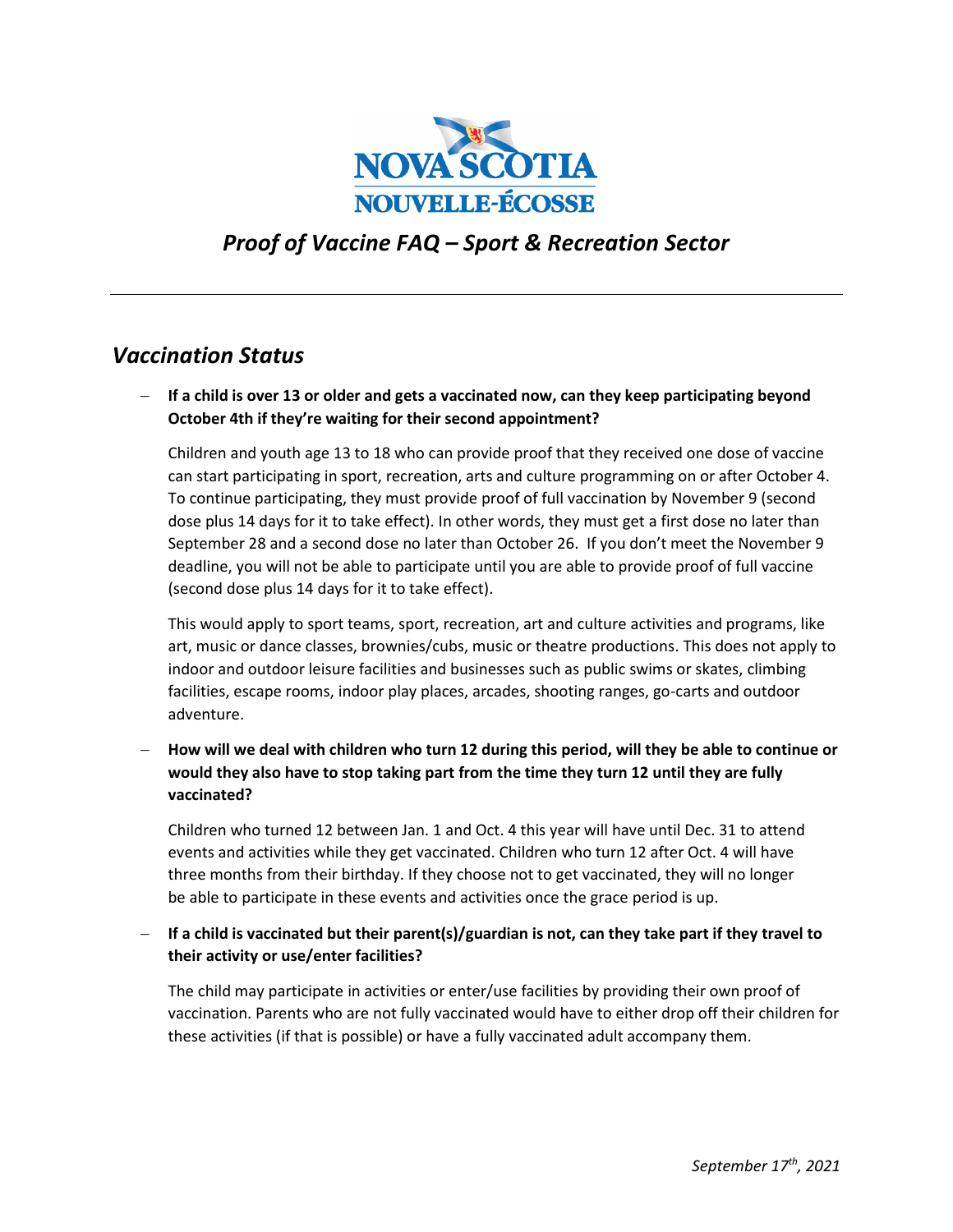− **For those under 12 who are not eligible to be vaccinated, will their proof of vaccine be determined by their parent or guardians vaccine status?**

The proof of full vaccination policy does not apply to those 11 and younger.

− **Will programs have to turn away youth aged 13-18 if they are not vaccinated by the deadline and not permitted by their parent or guardian to make their own medical decision?**

Proof of full vaccination by the deadline is required for youth aged 13-18 to participate in sport and recreation programming. If they do not meet the requirements, they will have to be turned away until they are able to provide proof of full vaccine (second dose plus 14 days for it to take effect).

If you have questions about youth age 12 to 18 year accessing the vaccine without parental or guardian consent, the [Mature Minor Consent for COVID-19 Immunization Factsheet](https://novascotia.ca/coronavirus/docs/mature-minor-consent-COVID-19-immunization-factsheet.pdf)  (PDF) provides more information about how consent for healthcare decisions for minors works.

#### − **What qualifies as a medical exemption and how with this be verified/confirmed?**

The province is working on a process to give an exception for people with a valid medical or behavioural reason for not getting vaccinated.

There is limited number of specific medical reasons why someone should not or cannot get COVID-19 vaccine. They include:

- an allergy to any component of a specific COVID-19 vaccine or its container (polyethylene glycol for Pfizer and Moderna COVID-19 vaccines)
- a history of major venous and/or arterial thrombosis with thrombocytopenia following vaccination with AstraZeneca COVID-19 vaccine

• a history of capillary leak syndrome following vaccination with AstraZeneca COVID-19 vaccine

• a history of a serious adverse event following immunization after the first dose of a COVID-19 vaccine. "Serious" is defined using the World Health Organization standard definition: an adverse event following immunization that results in death, is lifethreatening, requires in- patient hospitalization or prolongs an existing hospitalization, results in persistent or significant disability/incapacity or a congenital anomaly/birth defect.

Additionally, as a precaution, the National Advisory Committee on Immunization recommends that people who experienced myocarditis and/or pericarditis after a first dose of an mRNA COVID-19 vaccine (Pfizer or Moderna) should wait to get their second dose of mRNA vaccine until more information is available.

Immunosuppression, auto-immune disorders, pregnancy and breastfeeding are not medical reasons that prevent people from getting COVID-19 vaccine.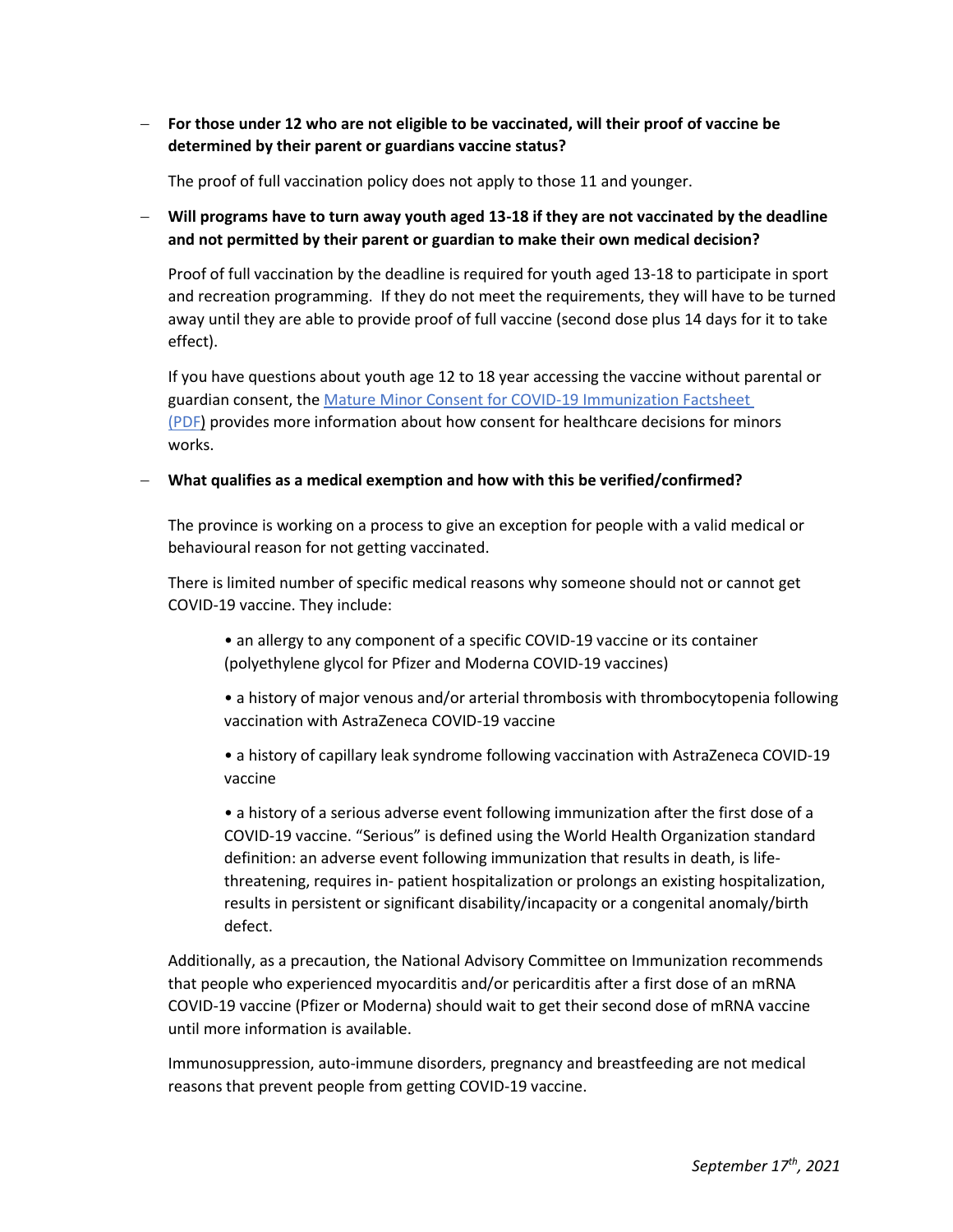### − **Are staff who are working in a sport or recreation facility required to be vaccinated, or is work considered essential?**

The proof of full vaccination policy will apply to people participating in the event or activity, not to employees of the business or organization that hosts it.

You will not be required to show proof of vaccination if your job requires you to access a business or organization that is subject to the proof of vaccination policy.

Any workplace may choose to implement their own vaccine policy for staff.

## *Spectators*

− **Does this policy apply to spectators for both indoor and outdoor events? For outdoor events, especially those at open venues such as fields, what would the expectations be for volunteers to be responsible to check the vaccine status of spectators?**

People will need to show proof of full vaccination to attend indoor and outdoor events that are hosted by a recognized business or organization. This business or organization is required to ensure people in attendance have proof of vaccination. In the case of a rental facility, the owner of the facility is responsible for ensuring that people entering the facility for activities that are subject to the policy are showing proof of full vaccination. This means that there must be an appropriate mechanism in place to check as people enter the facility.

− **What is the expectation for proof of vaccination for spectators at outdoor venues without controlled access points (i.e. Point Pleasant Park for cross country events)?**

Proof of vaccination is required for indoor and outdoor festivals, special events, and arts and culture events and venues such as theatre performances, concerts and movie theatres.

Events held in public spaces with no specific entry point are not subject to the proof of vaccination policy. For example, there is no entry point to the Nocturne festival where people need to wander the streets to see the exhibits. However, when an event brings people into a single public space with the intention of them staying in that space for the activity, a specific entry point can and should be set up and proof of vaccination is required.

## **Is there a difference between a "sporting event" and parents spectating at their child's sport game / practice?**

Proof of full vaccination is required for people attending and participating in sport activity. That includes games, practices, programs, tournaments and competitions.

### − **Our arena does not have a front desk attendant. How will small facilities complete vaccine checks for spectators?**

The recognized business or organization hosting an event or activity covered by the policy is required to ensure people in attendance have proof of vaccination. In the case of a rental facility, the owner of the facility is responsible for ensuring that people entering the facility for activities that are subject to the policy are showing proof of full vaccination. This means that there must be an appropriate mechanism in place to check as people enter the facility.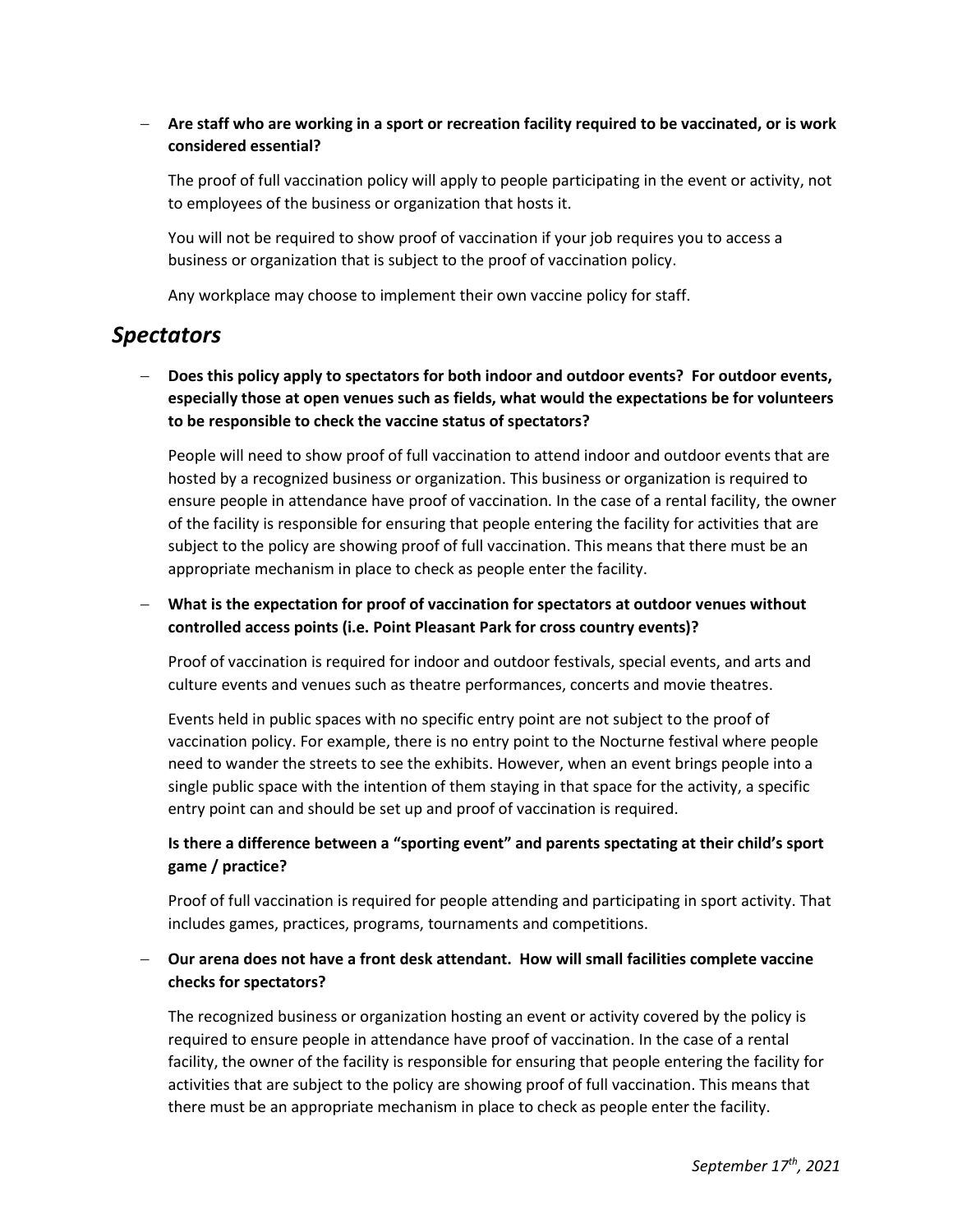# *Enforcement*

#### − **How long will the mandate last?**

The proof of full vaccination policy is a short-term measure to help bring large groups of people together safely once there are no longer any gathering limits. It will allow us to fully reopen and have the best chance of staying open. We do not have a specific end date at this time.

## What are the parameters of the requirement for proof of vaccine (when is it and is not **required)?**

The full policy is not finalized yet, however, we anticipate the policy will apply to:

-- full-service restaurants where patrons sit at tables to be served, both indoors and on patios

-- liquor licensed establishments, casinos and other gaming establishments, both indoors and on patios

-- indoor and outdoor fitness and recreation facilities such as gyms, yoga studios, pools and arenas as well as fitness classes

-- indoor and outdoor leisure facilities and businesses such as dance and music lessons, climbing facilities, escape rooms, pottery painting, indoor play places, arcades, shooting ranges, go-carts, and outdoor adventure

-- indoor and outdoor festivals, special events, and arts and culture events and venues such as theatre performances, concerts and movie theatres, unless they are outdoor events held in public spaces with no specific entry point such as Nocturne

-- participants and spectators for indoor and outdoor sports practices, games, competitions and tournaments

-- indoor and outdoor extracurricular school based activities including sports

-- bus, boat and walking tours

-- museums, public libraries and the Art Gallery of Nova Scotia

-- indoor and outdoor events and activities such as receptions, social events, conferences and training that are hosted by a recognized business or organization

-- indoor and outdoor wedding and funeral ceremonies, receptions and visitation that are hosted by a recognized business or organization

What will the policy not apply to? Proof of vaccination will not be required for most places that don't facilitate formal gatherings, such as:

- -- retail stores
- -- financial institutions
- -- food establishments that primarily offer fast food, takeout and delivery
- -- professional services such as accountants and lawyers
- -- personal services such as hair salons, barber shops, spas and body art
- -- healthcare services and health professions such as doctor's offices, dental care, massage therapy and physiotherapy
- -- rental accommodations such as hotel rooms, cottages and campgrounds
- -- faith services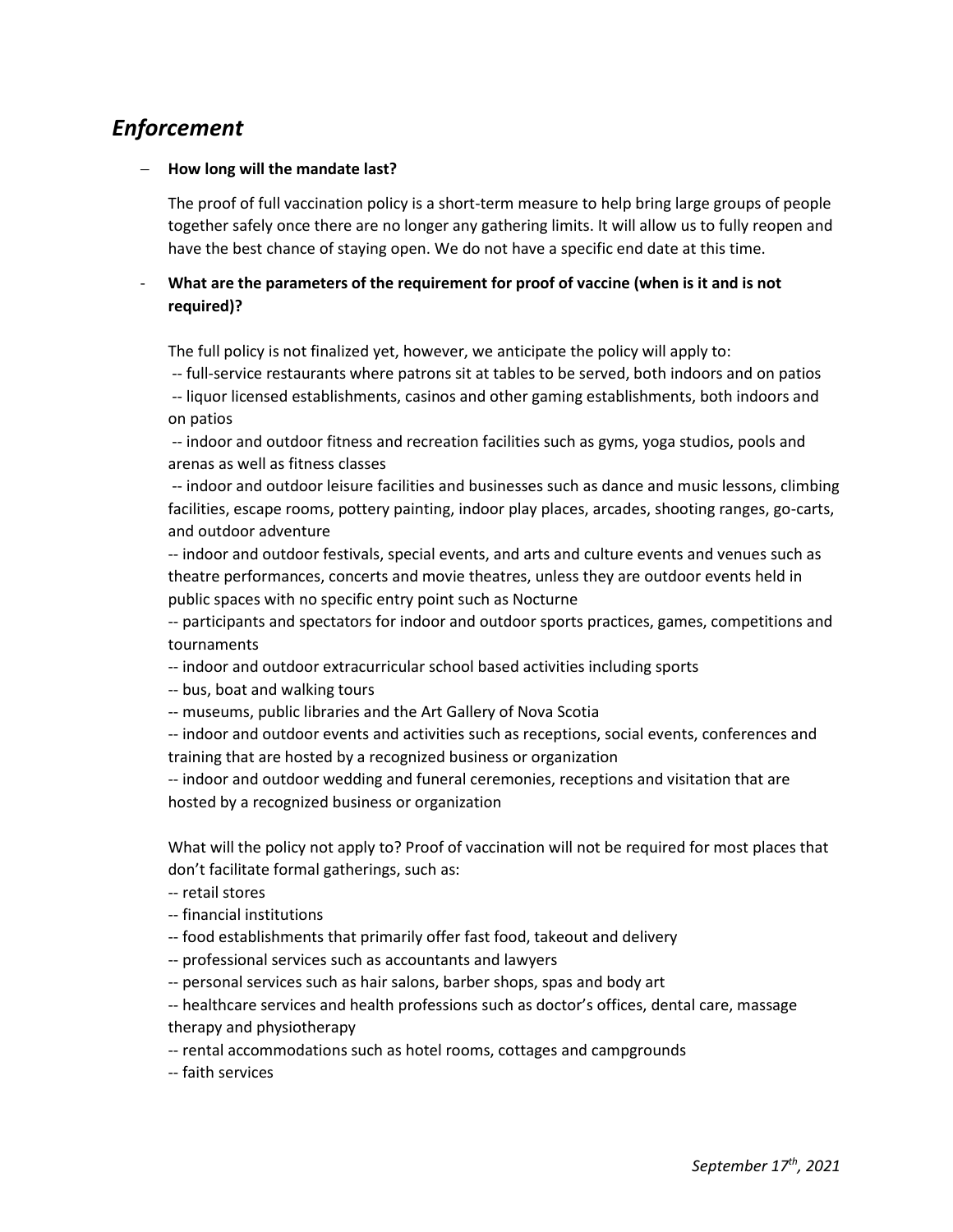-- school based activities that take place during the school day, before and after school programs and schools buses

- -- business meetings and other activities where the general public is not present
- -- places where government services are offered

-- food banks, shelters, Family Resource Centres and adult day programs for seniors or people with disabilities

- -- informal gatherings at a private residence
- -- mental health and addiction support group meetings

#### **How will people be expected to prove vaccination?**

The province is working on guidance on what the public may present to provide proof of vaccination.

Anyone who got a dose of COVID-19 vaccine in Nova Scotia can access their proof of vaccination online at novascotia.ca/immunizationrecord or by calling toll-free: 1-833-797-7772

#### − **Who is ultimately responsible/holds the liability to check vaccination status?**

The recognized business or organization hosting an event or activity covered by the policy is required to ensure people in attendance have proof of vaccination. In the case of a rental facility, the owner of the facility is responsible for ensuring that people entering the facility for activities that are subject to the policy are showing proof of vaccination. This means that there must be an appropriate mechanism in place to check as people enter the facility.

### − **Would a sport or facility be able to keep a database so they don't have to check every time someone comes, or are their privacy issues with that?**

The province is working on guidance on best practice for how groups and organizations can track proof of vaccination. We anticipate that it will not be recommended that groups and organizations keep a database of actual immunization records. More information will be coming.

### − **Will the provincial government support organizations and municipalities that institute stricter policies than the public health guidelines require?**

A business or organization could choose to set a vaccine policy that is stricter than the provincewide policy. However, we've designed this policy to balance safety with some exceptions for children who either aren't old enough to be vaccinated or who should have a grace period participate in sports, recreation and arts and culture activities while they get vaccinated. Any policies should take legal and ethical implications into consideration. People who are not fully vaccinated need to be able to access essential services.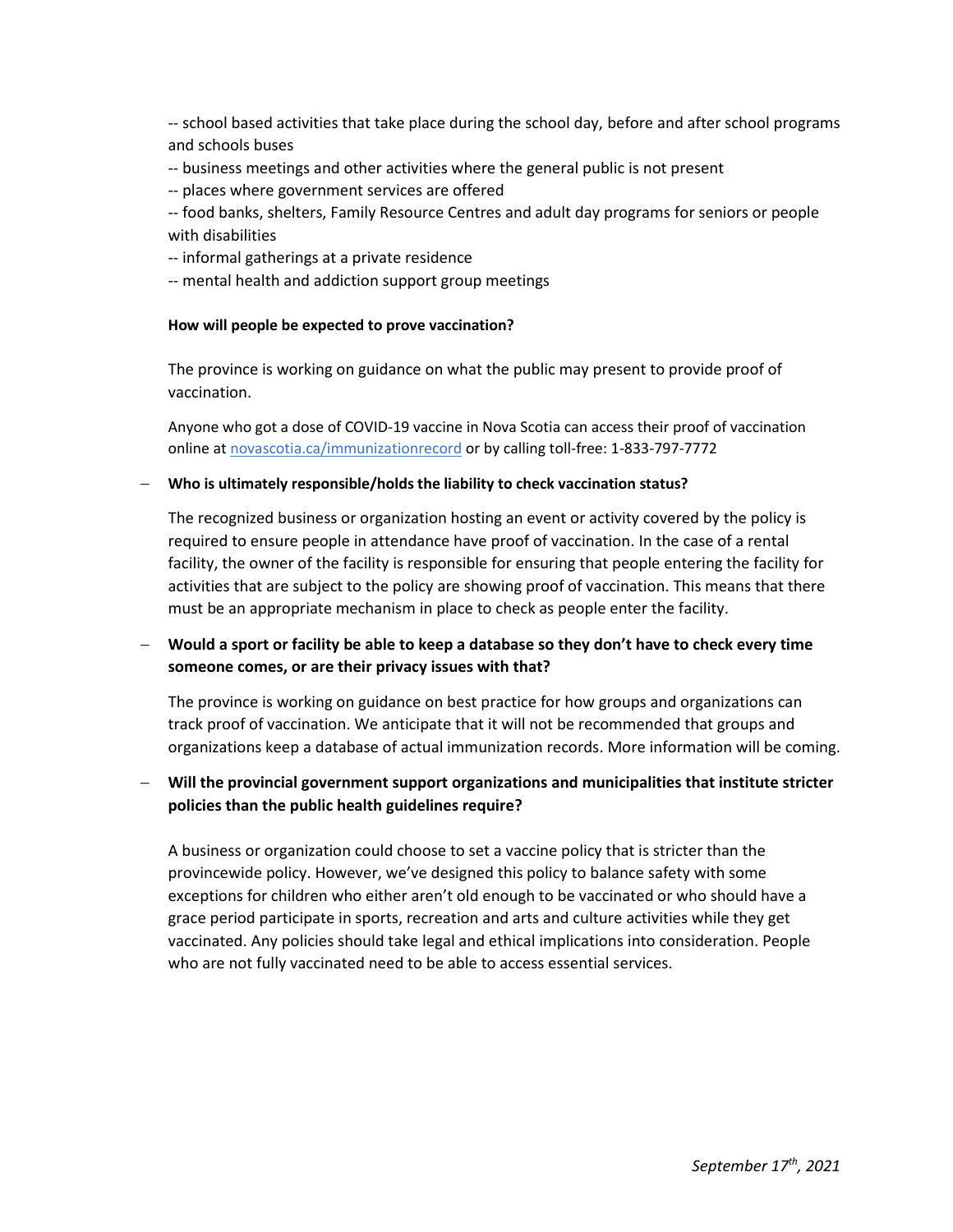## **Where is proof of vaccine required within a recreation facility (i.e: meeting space versus the sport field)?**

The proof of vaccination policy applies to areas of a recreation facility that offer recreation services and activities to their members and the public. Examples are gymnasiums, weight rooms, fitness studios and classes, pools, ice surfaces, indoor and outdoor fields, change rooms and spectator areas. Typically, there is a designated entry point or people have to show a membership card or pass through a gate of some kind before they can enter these actual recreation areas.

The policy does not apply to the lobby – people need to be able to come in and show their proof of vaccination before entering the actual recreation spaces.

Sometimes a facility has spaces that it rents to a business (such as a physiotherapy business or a restaurant) or multipurpose rooms that are used for community meetings and activities. We will be providing more information about how and when the proof of vaccination policy might apply to these kinds of spaces.

# *Setting*

#### − **When does a sport activity become an event? A general game versus a practice vs. a tournament?**

Proof of full vaccination is required for people attending and participating in sport activity. That includes games, practices, programs, tournaments and competitions.

### − **Will this be required at outdoor public events? (i.e. a Tree Lighting - will controlled access be needed or since it is outdoors no proof is required?)**

Proof of vaccination is required for indoor and outdoor festivals, special events, and arts and culture events and venues such as theatre performances, concerts and movie theatres.

Events held in public spaces with no specific entry point are not subject to the proof of vaccination policy. For example, there is no entry point to the Nocturne festival where people need to wander the streets to see the exhibits. However, when an event brings people into a single public space with the intention of them staying in that space for the activity, a specific entry point can and should be set up and proof of vaccination is required.

#### − **Is proof of vaccination required for both indoor and outdoor events and fitness classes?**

The policy will apply to indoor and outdoor fitness and recreation facilities such as open swims or skates, gyms, yoga studios, pools and arenas as well as fitness classes.